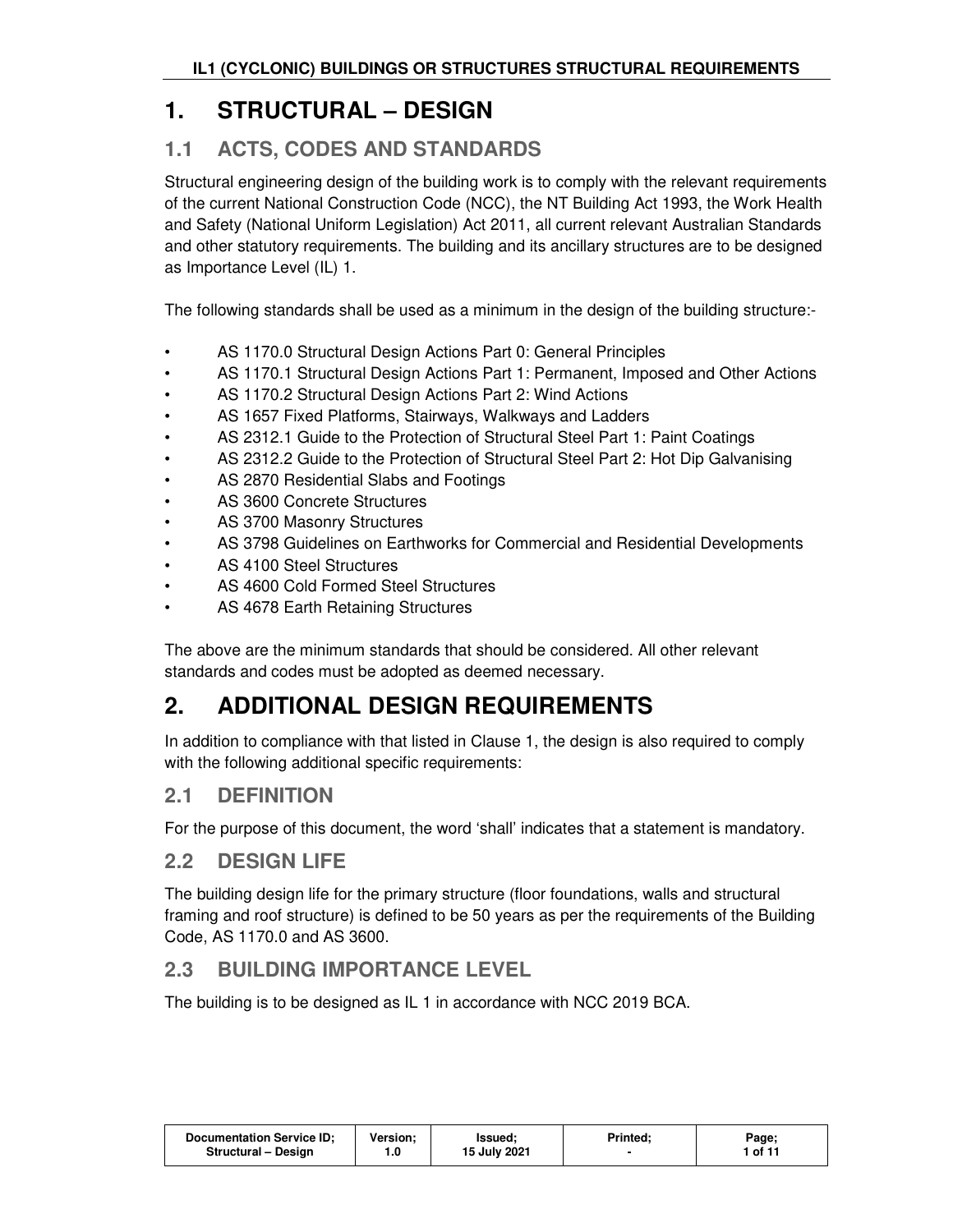### **2.4 DESIGN LOADS**

The design of the building structure (for stability, strength and serviceability) and external fabric, including windows and doors, shall be capable of resisting the loads listed below. As a minimum the following information shall be noted in tabular form on the structural drawings approved for construction:

- Design superimposed dead loads
- Design live loads
- Special design live loads in localised areas such as compactus storage
- Design wind loads
- Design bearing pressures for foundation material
- Any other relevant loadings

All design loads and their parameters relevant to the project shall be fully stated on drawings.

### **2.5 DEAD AND LIVE LOADS**

The dead loads shall be calculated in accordance with the principles of AS 11 70.0 and AS 1170.1 and utilise a gravity constant of  $9.81 \text{m/s}^2$ .

Superimposed Dead and Live Loads are to be calculated in accordance with the minimum loads described below (unless exceeded by the loads described in AS 1170 in which case the design must be for the higher load).

Areas of floor designed to support specific localised heavy loads (e.g. from compactus storage or mechanical plant equipment or vehicles) shall be noted and shaded on the structural floor plans.

## **2.6 WIND LOADS**

The wind forces applied to the building are determined in accordance with AS 1170.2 based on the criteria below.

| <b>ITEM</b>      | <b>DESCRIPTION</b>                      | <b>SYMBOL</b>    | <b>VALUE</b>          | <b>COMMENT</b>                      |
|------------------|-----------------------------------------|------------------|-----------------------|-------------------------------------|
|                  | Terrain category                        | ۰                | To be<br>determined   | Design for worst<br>case direction. |
|                  | Region                                  |                  | C                     |                                     |
|                  | Importance level                        | IL               | 1                     |                                     |
|                  | Reference probability of<br>exceedance  | ۰                | 100                   |                                     |
| <b>Wind Data</b> | Regional wind speed<br>(ultimate)       | R <sub>100</sub> | $64.1 \,\mathrm{m/s}$ |                                     |
|                  | Regional wind speed<br>(serviceability) | $V_{20}$         | 45.0 <sub>m/s</sub>   |                                     |

| <b>Documentation Service ID:</b> | <b>Version:</b> | Issued:      | <b>Printed:</b> | Page;   |
|----------------------------------|-----------------|--------------|-----------------|---------|
| <b>Structural - Design</b>       | ı.u             | 15 July 2021 |                 | 2 of 11 |
|                                  |                 |              |                 |         |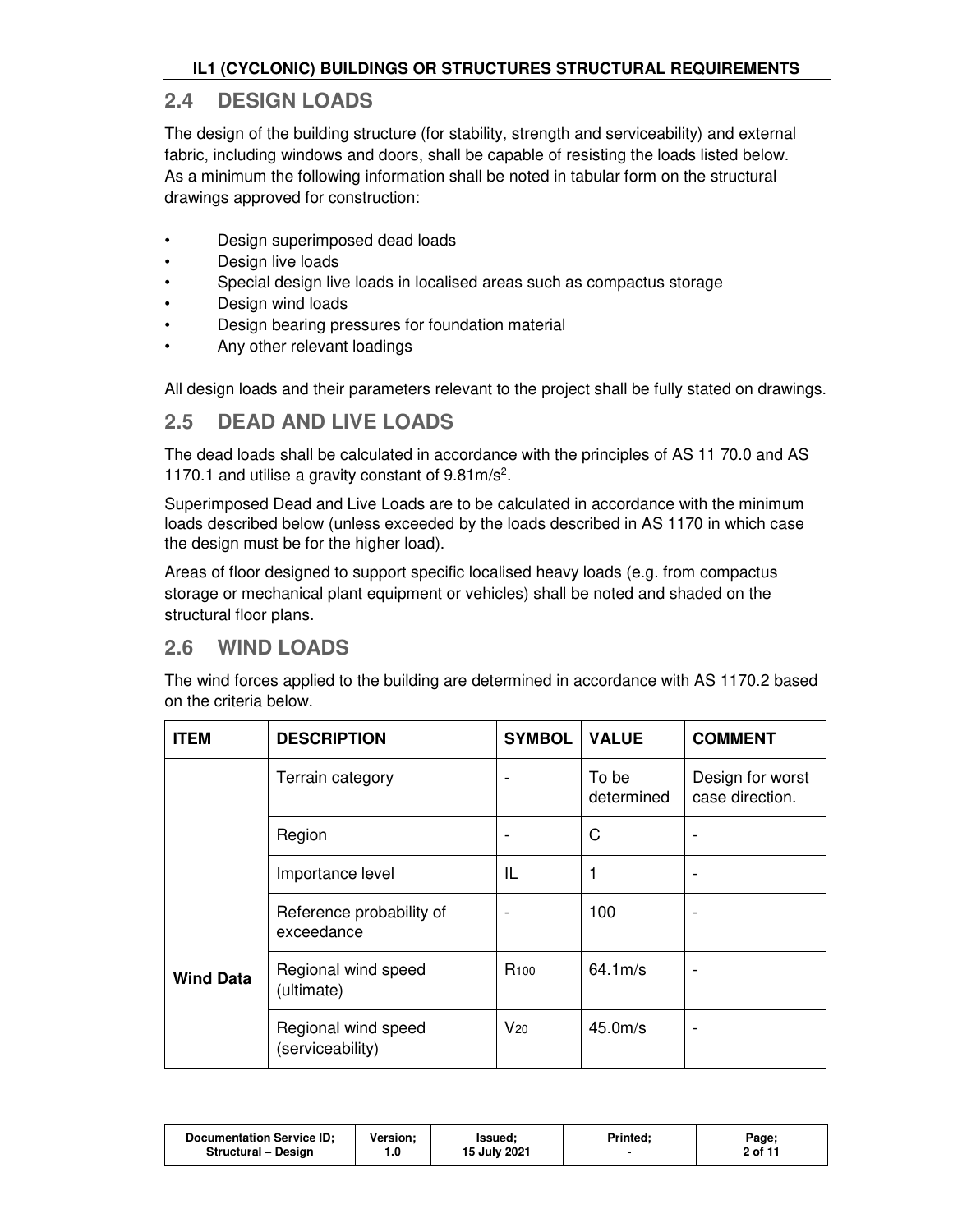| Topographic factor                          | Mt             | >1.0          | <b>Refer Contour</b><br>Survey to<br>determine. |
|---------------------------------------------|----------------|---------------|-------------------------------------------------|
| Site shielding factor                       | M <sub>s</sub> | 1.0           | Applies for worst<br>case direction             |
| Wind direction multiplier                   | Md             | 1.0           | Applies for worst<br>case direction.            |
| Internal pressure coefficient<br>(ultimate) | $C_{pi}$       | $+0.7, -0.65$ |                                                 |

## **2.7 STRUCTURAL ROBUSTNESS**

Comply with the requirements of AS 1170.0, and ABCB Structural Robustness Handbook (2016).

## **2.8 FOUNDATION DESIGN**

Foundation design shall be based on the recommendations of the Geotechnical Report prepared for the project. Fill material shall be select fill and compacting to 95% (min) MMDD. Depth of footings to be determined by Structural Engineer.

The project title, consultant / author, report number and issue date of the Geotechnical Report shall be clearly noted on the drawings.

## **2.9 EARTH PRESSURE**

Any designed structure, including retaining walls, shall be designed to resist earth pressures in accordance with the recommendations from the Geotechnical Investigation. Basement walls and floors must be protected via subsoil drains.

### **2.10 FIRE RESISTANCE**

The structure and its component members shall be designed for the appropriate fire resistance in accordance with the relevant Australian Standards and the requirements of the NCC.

### **2.11 STRENGTH**

The structure and its component members shall be designed such that their design strength exceeds the appropriate design actions in accordance with the NCC and the relevant Australian Standards.

### **2.12 STABILITY**

The structure as a whole and its parts shall be designed to prevent instability due to overturning, uplift and sliding in accordance with the NCC and the relevant Australian Standards.

| <b>Documentation Service ID:</b> | Version: | Issued:      | <b>Printed:</b> | Page;   |
|----------------------------------|----------|--------------|-----------------|---------|
| Structural - Design              | 0. ا     | 15 July 2021 |                 | 3 of 11 |
|                                  |          |              |                 |         |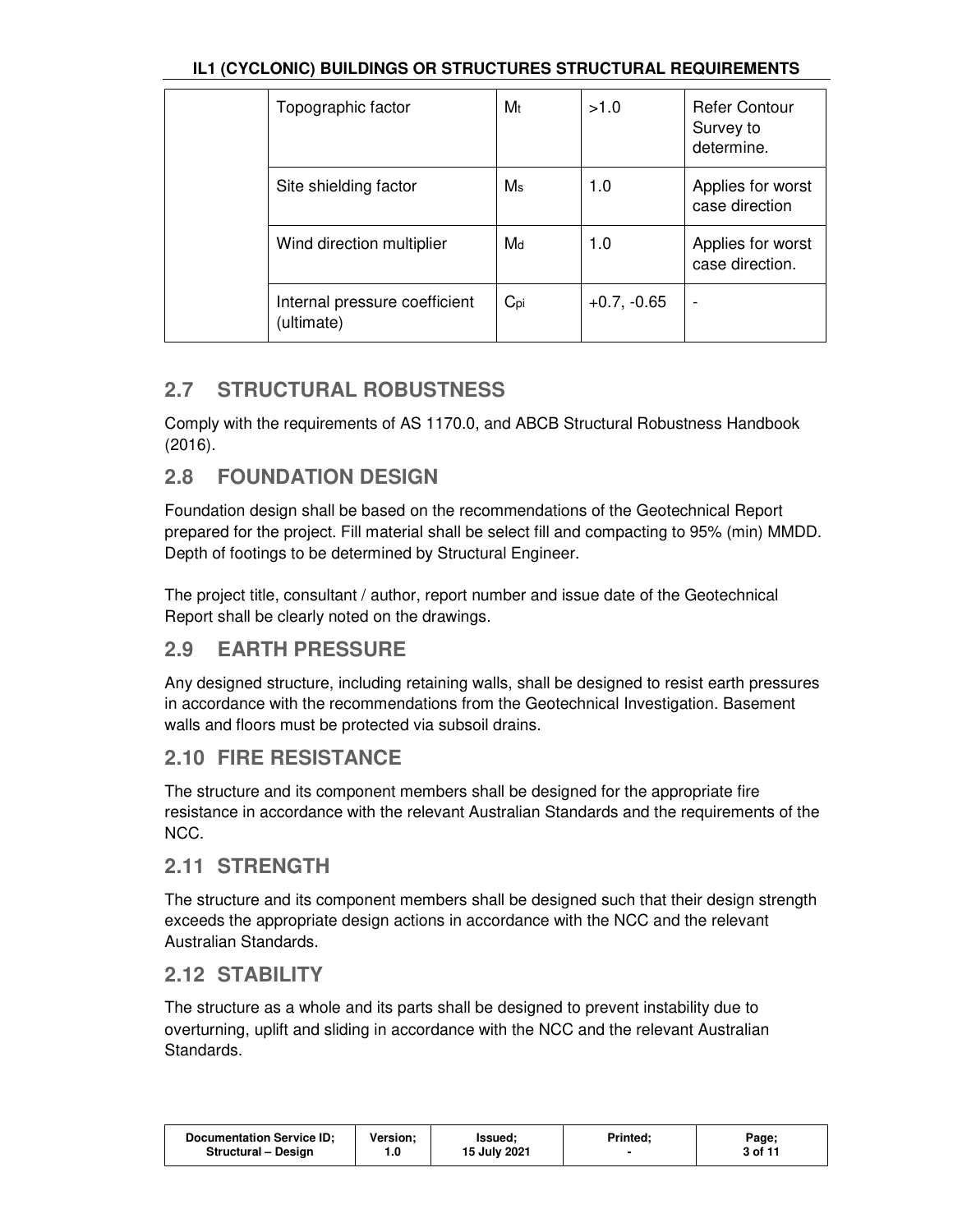### **2.13 SERVICEABILITY**

The structure and its component members shall be designed for serviceability by controlling or limiting deflection, lateral drift, cracking, and vibration in accordance with the relevant Australian Standards unless noted below.

Unreinforced blockwork is not permitted.

### **2.14 DEFLECTION LIMITS**

Generally, deflection limits shall be as per AS 1170.0.

| <b>ITEM</b>                  | <b>DESCRIPTION</b>    | <b>APPLIED ACTION</b>                                   | <b>CRITERIA</b><br><b>ADOPTED</b>                                    |
|------------------------------|-----------------------|---------------------------------------------------------|----------------------------------------------------------------------|
| Roof supporting<br>elements  | Mid-span deflection   | $G + \Psi$ <sub>I</sub> Q + W <sub>s</sub><br>$G + W_s$ | Span/300                                                             |
| Floors and floor<br>supports | Mid-span deflection   | $G + \Psi$ <sub>I</sub> Q                               | Span/350 or 30mm<br>Span/500 (under<br>blockwork walls /<br>glazing) |
| Wall elements                | Mid-height deflection | $W_{\rm s}$                                             | Height/250                                                           |
| Transfer structures          | Mid-span deflection   | $G + \Psi$ <sub>I</sub> Q                               | Span/500                                                             |

## **2.15 CONCRETE DURABILITY**

All concrete elements of the structure shall be designed for durability in accordance with Table 4.3 of AS 3600, the exposure classification of particular concrete surfaces shall be detailed below;

| <b>ITEM</b>                          | <b>DESCRIPTION</b>                     | <b>VALUE</b>             | <b>COMMENT</b>                                                                                                      |
|--------------------------------------|----------------------------------------|--------------------------|---------------------------------------------------------------------------------------------------------------------|
|                                      | Design life                            | 50 years                 |                                                                                                                     |
| <b>Concrete</b><br><b>Durability</b> | Concrete<br>exposure<br>classification | A2                       | Surfaces in interior<br>environments / surfaces in<br>contact with ground protected<br>by damp proof membrane       |
|                                      |                                        | B1                       | Near coastal / surfaces in<br>above-ground exterior<br>environments (1km to 50km)<br>from coast or tidal estuaries) |
|                                      |                                        | $32MPa$ (f'c)<br>minimum | Vehicle pavements in any<br>location                                                                                |

| <b>Documentation Service ID:</b><br><b>Structural - Design</b> | Version: | Issued:<br>15 July 2021 | Printed: | Page;<br>4 of 11 |
|----------------------------------------------------------------|----------|-------------------------|----------|------------------|
|                                                                |          |                         |          |                  |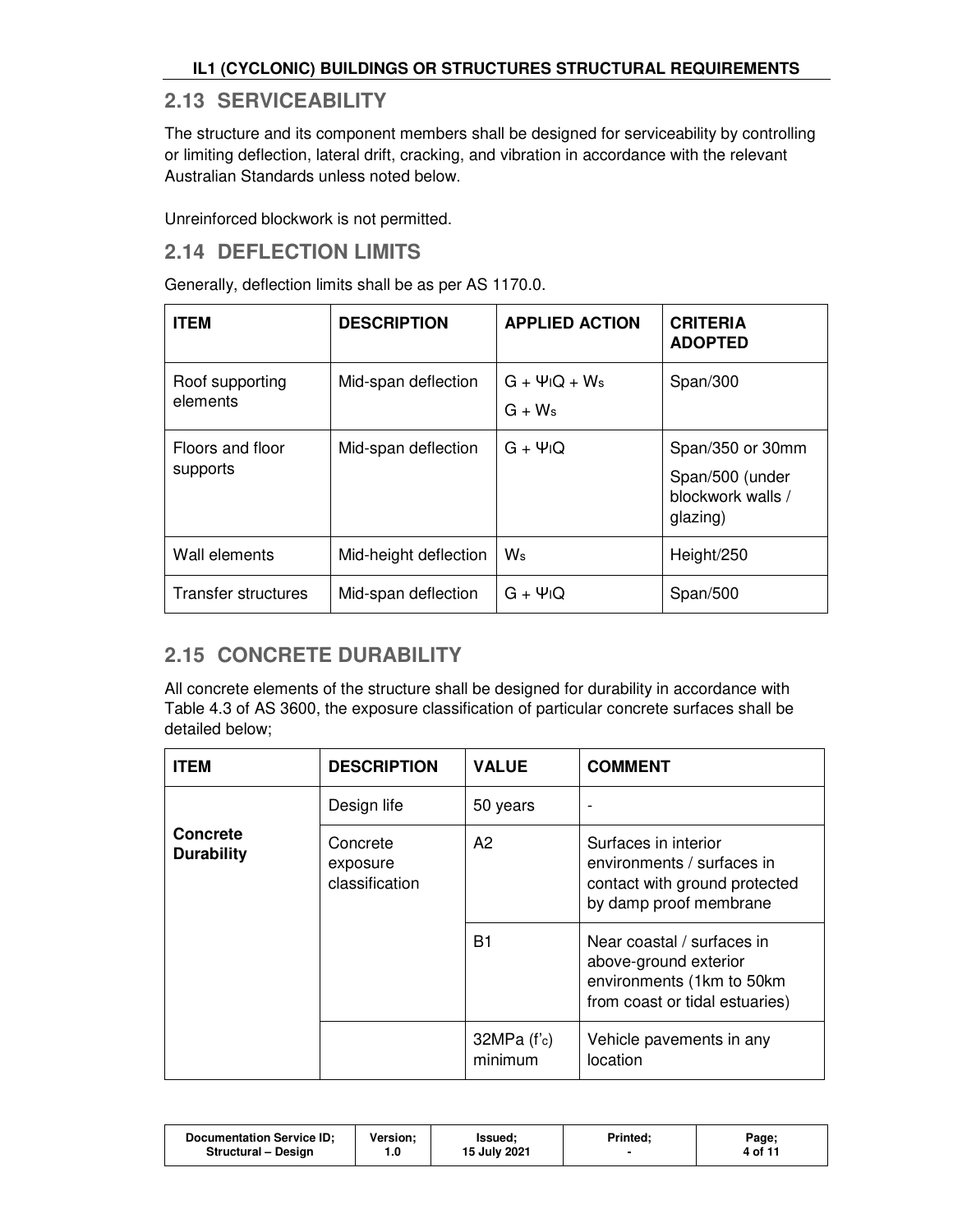## **2.16 CRACK CONTROL**

Reinforcement for crack control shall be provided at, or better than, the ratios stipulated in AS 3600. This requirement does not replace any requirement for reinforcement specified for structural integrity.

# **2.17 STEEL PROTECTIVE COATING**

#### **Durability**

.

The steel protection system shall satisfy the requirement of very long term durability of 25 years to first major maintenance and be warranted for a minimum of 20 years. Name the Principal as the warrantee.

Coating damage caused by welding or flame cutting, or during handling, transport, or erection shall be reinstated in accordance with the provisions of AS/NZS 4680 - Repair after Galvanizing.

Bases of all external structural steel columns must be coated with "Epireze 215", coated 100mm below slab level or top of base plate, and extend to 100mm above finished concrete slab or above concrete collar surface level at the steel.

External steel columns / stumps surrounded by natural ground shall be encased with a reinforced concrete collar. The collars must extend horizontally a minimum of 100mm from the steel. The collars must be sloped down away from the column and finish not less than 100mm above natural ground level at the highest ground level point adjacent to the concrete collar.

#### **Guide Notes**

The steel protective coating/s for the project is to be selected from the following Table with options of inorganic zinc silicate (IZS), hot dip galvanised (HDG), or polyurethane system. Following the identification of the building location and the finish required, select and specify the appropriate coating/s from the Table. The selection of coating is to be read in conjunction with the associated NOTES below the table.

Do not use other protective coatings without approval.

Coating required is HDG, IZS, or polyurethane system (subject to the building location and finish required by the design architect), for all structural steelwork. The selection of coating is to be read in conjunction with the NOTES below the table.

| Table – Steel protective coating selection   |  |                |  |  |  |
|----------------------------------------------|--|----------------|--|--|--|
| <b>BUILDING   COATING</b><br><b>LOCATION</b> |  | <b>COMMENT</b> |  |  |  |

| <b>Documentation Service ID:</b> | <b>Version:</b> | Issued:      | Printed. | Page;   |
|----------------------------------|-----------------|--------------|----------|---------|
| <b>Structural - Design</b>       | 0.،             | 15 July 2021 |          | 5 of 11 |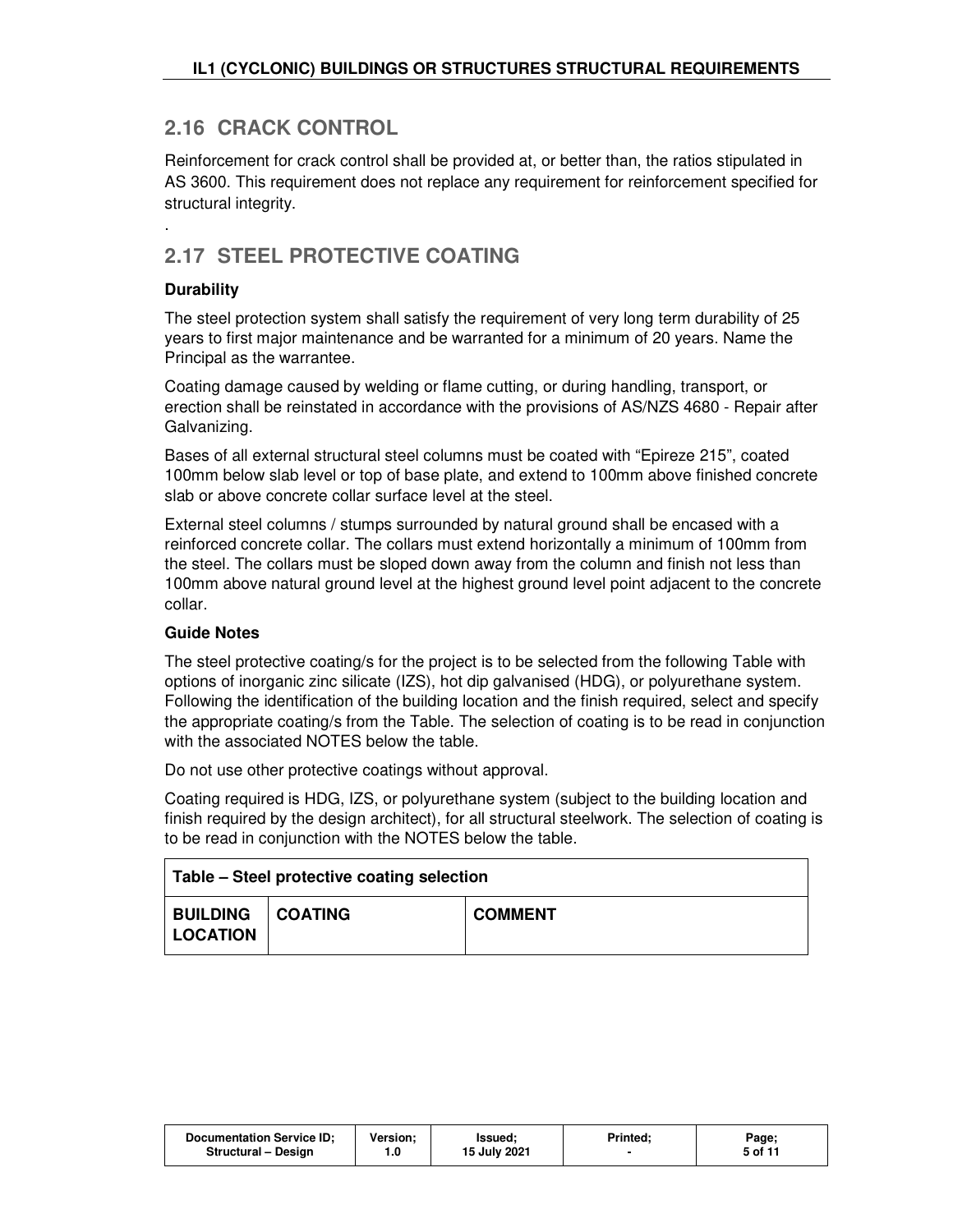| Inland<br>tropical<br>(areas more<br>than 0.5km<br>from coast<br>or estuary) | Hop dip galvanised<br>(HDG) - As per Table 1<br>of AS/NZS 4680                                                                                                                               | Steelwork to be galvanised shall be prepared<br>and pre-treated to the requirements of<br>AS 1627.4 and hot dip galvanized in<br>accordance with AS/NZS 2312.2, AS 4650,<br>AS/NZS 4680, and with the Standard<br>Specification for Hot Dip Galvanizing,<br>published by the Galvanizers Association of<br>Australia, accessible via<br>https://gaa.com.au/standard-specification-for-<br>hot-dip-galvanizing/ |
|------------------------------------------------------------------------------|----------------------------------------------------------------------------------------------------------------------------------------------------------------------------------------------|----------------------------------------------------------------------------------------------------------------------------------------------------------------------------------------------------------------------------------------------------------------------------------------------------------------------------------------------------------------------------------------------------------------|
|                                                                              | Inorganic zinc silicate<br>$(IZS) - 75 \mu m$ DFT $(min)$                                                                                                                                    | All non-galvanised steelwork is to be blast<br>cleaned to a class $2\frac{1}{2}$ finish and primed with<br>75 microns inorganic zinc silicate. Top or<br>finish coat to be as per architectural<br>specification.                                                                                                                                                                                              |
| Marine<br>(areas<br>$0.5km$ from<br>coast or<br>less)                        | Polyurethane System,<br>total DFT $325 \mu m -$<br>Consists of 75 µm IZS<br>primer, 200 µm high<br>build epoxy (2 pack)<br>intermediate coat, and<br>50 µm polyurethane (2)<br>pack) topcoat | Prepared and primed as above. Colour to be<br>as per architectural specification.                                                                                                                                                                                                                                                                                                                              |

#### **NOTES:**

1. For this Guide, durability is defined as the time elapsed before the first major maintenance (recoating) of a coating system becomes necessary, to arrest corrosion.

2. The objective is to achieve maximum durability compatible with the 50 years design life of the structural steelwork, or equal to the expected service life of the structure as defined in the Brief or NCC.

3. The design of the structure influences the choice of a protective coating. As a general rule, important, difficult to access, and complicated structures should be given long-life systems to reduce the amount of costly maintenance. More durable coating at the beginning is more sustainable and this will lead to cost saving in the long run with less or no recoating required (lower lifecycle cost).

4. Any components of the structure which are not accessible after assembly should be provided with a corrosion protection system that will remain effective for the service life of the structure. If this cannot be achieved by means of a protective coating system, other measures, such as manufacturing from corrosion-resistant material, designing for replacement, or specification of a corrosion allowance, should be taken.

5. IZS and HDG have been chosen as the preferred steel protective coating systems due to their proven performance, superior durability and less maintenance (lower frequency of recoating required) than other products. Both have been shown to have a very long life to first maintenance in most environments and often no maintenance will be required during the entire life of the project.

6. As a guide, colour or architectural paint coated finish steel shall have a protective coating of IZS. Buildings located within the tropical, arid and more than 0.5km from the coast or tidal estuaries shall be coated with IZS or HDG. Steel surfaces vulnerable to corrosion in the coastal fringe would require a polyurethane coating system. Coastal fringe includes areas up to 0.5km from the coast or tidal estuaries.

7. The coating systems apply to all structural steelworks of the project, including internal and external (exposed) located steel members. This standardised approach minimises confusion and errors in design and fabrication, easier for quality control in verification and inspection, and provides consistency among all DIPL projects.

| <b>Documentation Service ID:</b> | <b>Version:</b> | lssued:      | <b>Printed:</b> | Page;   |
|----------------------------------|-----------------|--------------|-----------------|---------|
| Structural - Design              |                 | 15 July 2021 |                 | 6 of 11 |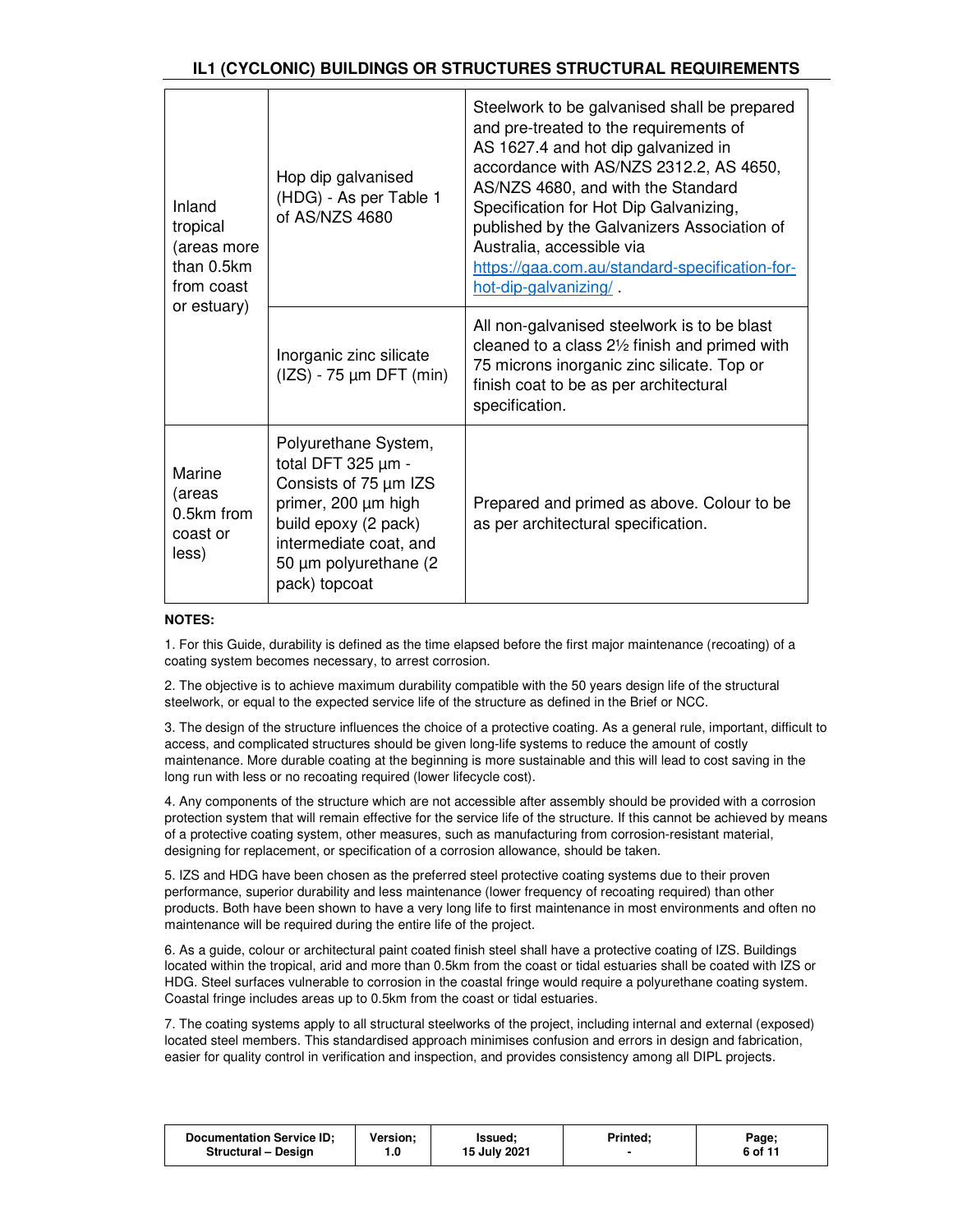8. Specifiers to nominate the coating systems suitable for the project based on the coating options and criteria from the Table as well as other criteria stated in this Guide.

9. For works associated with refurbishment of existing steelwork, minor and temporary structures, or if only a shorter working life is required, a cheaper, less durable system may be sufficient. However, this will need to be assessed on a case by case basis, and be subject to approval by DIPL.

10. In the regional centres such as Tenant Creek and Alice Spring Springs where HDG facility is unavailable, specifiers are reminded to also consider local industry capacity to undertake the coating work, and the logistics of having to have the coating undertaking elsewhere if HDG is specified for the project in the area.

11. For this Guide, the atmospheric corrosivity category has been assessed as C5 for the areas of Coastal fringes, Tropical Inland or C4 for the areas north of Tennant Creek and up to the Top End, and C3 for the arid areas south of Tennant Creek to Central Australia.

12. Due to potential surface exposure to micro-climatic circumstances of damp and mild humidity, condensation, acidic or alkaline (fallout) mist generated from the air-conditioning cooling tower, extreme hot or cold weather, and windborne abrasives (e.g. sand or soil), which can contribute to coating degradation, the areas south of Tennant Creek to Central Australia within the NT has been assessed as C3 in atmospheric corrosivity category.

### **2.18 DISSIMILAR METALS**

Contact between dissimilar metals shall be avoided to prevent galvanic corrosion. Special attention is required to reliably achieve isolation between dissimilar metal surfaces using marine-grade stainless steel inert spacers or washers.

## **2.19 GEOTECHNICAL INVESTIGATION**

Prepare a written geotechnical investigation report of the site including any car parking areas.

The report shall provide information on subsurface conditions across the site, including but not limited to:

- Provide assessment of soil materials encountered across the site
- Site classification in accordance with AS 2870
- Recommendations on site preparation and earthworks requirements, including suitability of in-situ material for re-use as fill, placement of fill, compaction criteria and testing requirements
- Recommendations on suitable foundation systems
- Provide foundation design parameters, including allowable soil bearing pressures and estimated soil settlements
- Assess pavement requirements and provide pavement subgrade design parameters, including CBR
- Provide comments on site drainage and groundwater
- Identify anticipated construction difficulties and provide possible solutions

The investigation shall be carried out by an experienced and qualified Geotechnical Engineer.

### **2.20 STEEL STUD WALL FRAME**

Studs of light gauge "C" sections shall be no less than 1.6mm BMT.

| <b>Documentation Service ID:</b><br>Version:<br>Issued:<br>15 July 2021<br>Structural - Design | Printed: | Page;<br>7 of 11 |
|------------------------------------------------------------------------------------------------|----------|------------------|
|------------------------------------------------------------------------------------------------|----------|------------------|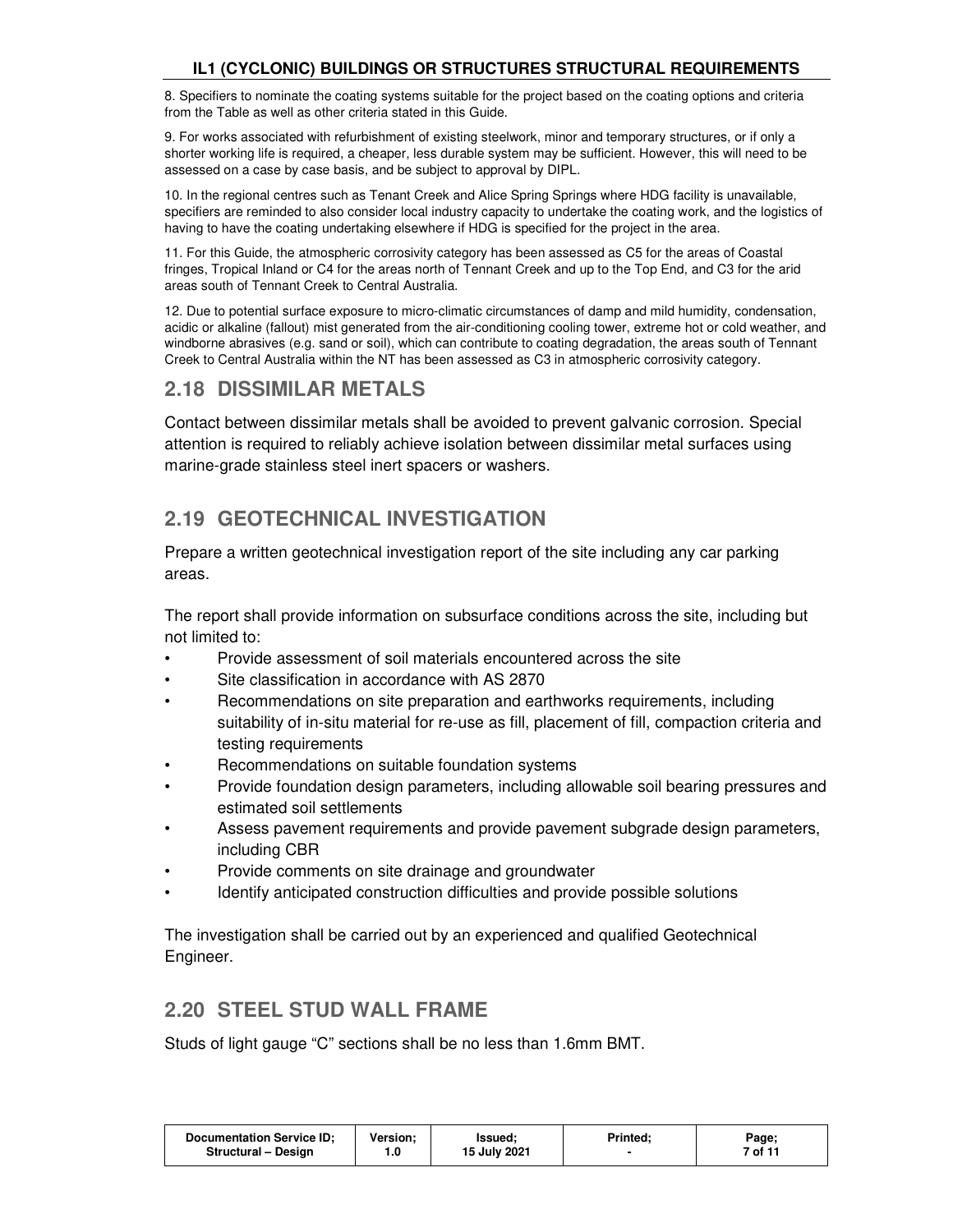Drawing details must include, but not be limited to, full elevation of every wall frame, member section sizes, welding connection, cast-in hold-down bolt information, and specification of Alcor flashing between base of bottom plate and concrete.

Fixing of bottom plates to concrete slab must be by galvanised cast-in bolts. Do not use other mechanical fixings, nor chemical anchors, for the fixing without approval.

Do not specify manufacturer proprietary systems.

Do not specify manufacturer to design, manufacture, and certify for structural stud wall frames.

### **2.21 PROPRIETARY TRUSS**

Do not use proprietary steel or timber trusses without approval.

Do not use light gauge cold formed "C" channel sections for trusses.

#### **2.22 MASONRY**

Drawings to specify clean out inspection holes at base course of all reinforced and core fill cores. Clean out all cores to be filled progressively as the work proceeds.

Drawings are required to show full elevations of all external and internal shear blockwork walls.

Window sills are required to be fixed to bond beam with galvanised N12 shear pins at 600mm centres and at each window mullion.

All external blockwork, wet area blockwork, blockwork below ground level and for the first 3 base courses above finished floor level shall be constructed using mortar with a damp-proof admixture such as "Cementaid Calblack" or similar. This needs to be clearly noted on the drawings.

The use of unreinforced blockwork or brick masonry walls is prohibited.

Blockwork control joints shall be provided in walls to minimise the effects of linear shrinkage, temperature variations, creep, and subgrade movement. All joint locations to be clearly marked on slab plans and wall elevations.

## **2.23 METAL CAPPING AND FLASHING**

All exposed parts of flashing and capping are to be screw fixed with No. 14 class 4 HH screws with EPDM seal. Fixing distances to be fully detailed and in accordance with AS 1562.1:2018 for cyclonic regions. This needs to be noted on the drawings.

### **2.24 METAL ROOF AND WALL SHEETING**

All metal sheeting to be colorbond steel.

| <b>Documentation Service ID:</b><br>Version:<br><b>Structural - Design</b><br>. 0 | <b>Printed:</b><br>Issued:<br>15 July 2021 | Page;<br>8 of 11 |
|-----------------------------------------------------------------------------------|--------------------------------------------|------------------|
|-----------------------------------------------------------------------------------|--------------------------------------------|------------------|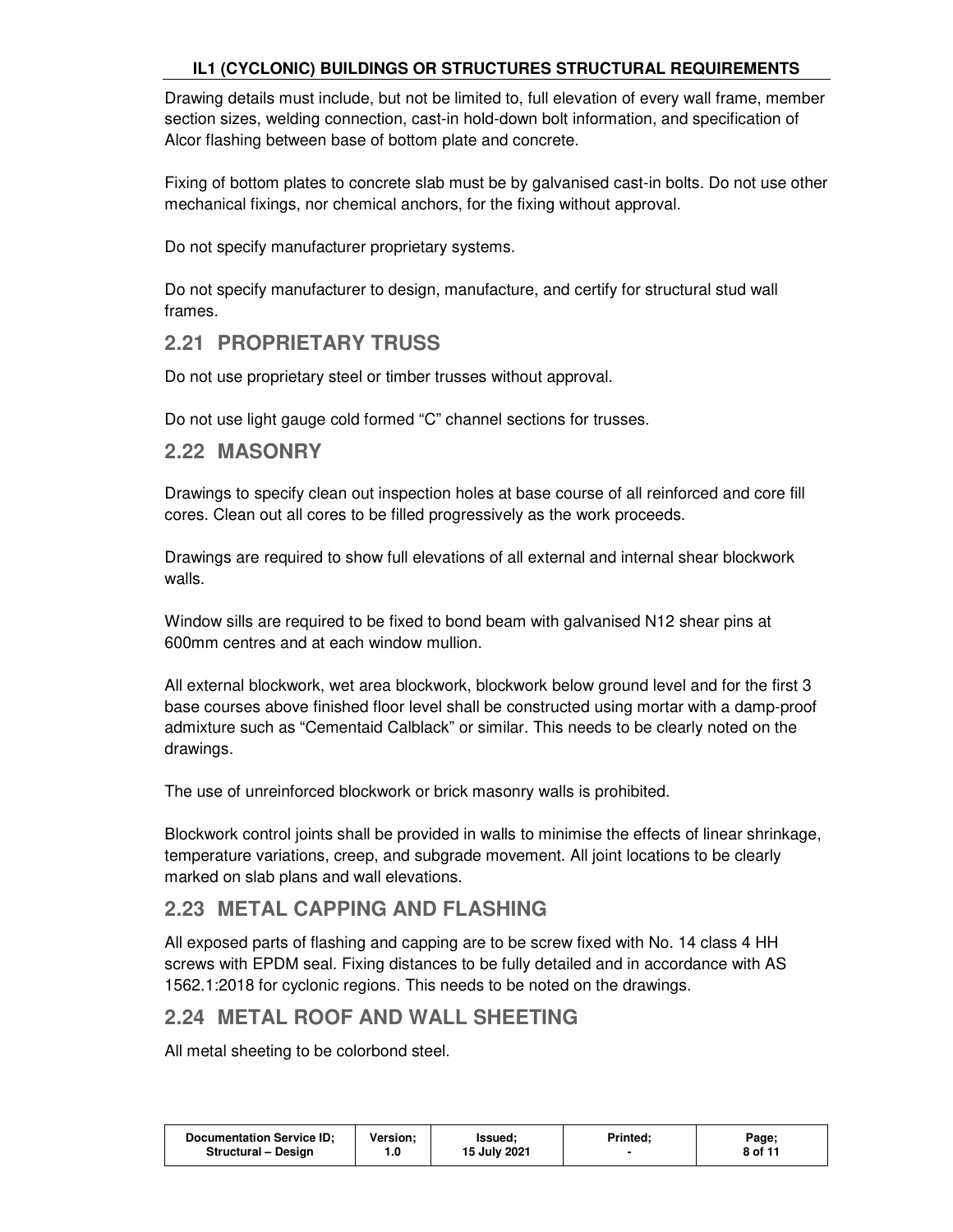Sheeting thickness to be 0.48mm BMT minimum with Class 4 finish fixing screws.

Ceiling sheeting thickness can be 0.42mm BMT.

#### **2.25 HOLD-DOWN ANCHOR**

All vertical hold-down anchors are to be cast-in system.

Do not use other mechanical, nor chemical anchors as column or stub column hold-downs without approval.

### **2.26 LOCATION OF WALLS, COLUMNS AND WALL BRACING**

The design of the structure shall incorporate flexibility for future changes in internal layout or use. This requirement should be reflected in the design of the building structure. The use of internal walls as load bearing or structural walls is to be avoided where possible.

Careful consideration must be given to the location of columns within the building. Columns within the body of a functional space should be avoided wherever possible.

Walls required for bracing purposes should be carefully located so as not to impact severely on flexibility to rearrange the internal layout in the future.

### **2.27 GROUND SLAB MOISTURE BARRIER AND BEDDING SAND**

All floor slabs on ground shall be placed on moisture barrier equivalent to 200 micron thick 'Fortecon' polythene membrane, turned up at the perimeter and with all joints and penetrations sealed.

The use of 200 or 300 µm termite barrier polymer sheet (e.g. HomeGuard or similar product) as moisture barrier or damp proof membrane is prohibited.

Bedding sand shall be a naturally occurring material that has a high clay/fine silt content to ensure the material can hold its shape when used under concrete slabs. The specification or use of manufactured quarry sand as bedding sand is prohibited. This needs to be clearly noted on the drawings.

#### **2.28 EXTERNAL SLAB**

External slabs associated with buildings are to be documented as part of structural documentation. This includes slabs for under cover walkways, verandahs, carports, and path slabs linking between buildings.

Do not document external slabs of buildings as part of civil design documentation.

#### **2.29 SLAB JOINTS**

Slab joints whether for contraction, expansion, or construction must be considered and documented as part of structural documentation. All joint locations to be clearly shown on the slab plans.

| <b>Documentation Service ID:</b> | Version: | Issued:      | <b>Printed:</b> | Page;   |
|----------------------------------|----------|--------------|-----------------|---------|
| Structural - Design              | 0. ا     | 15 July 2021 |                 | 9 of 11 |
|                                  |          |              |                 |         |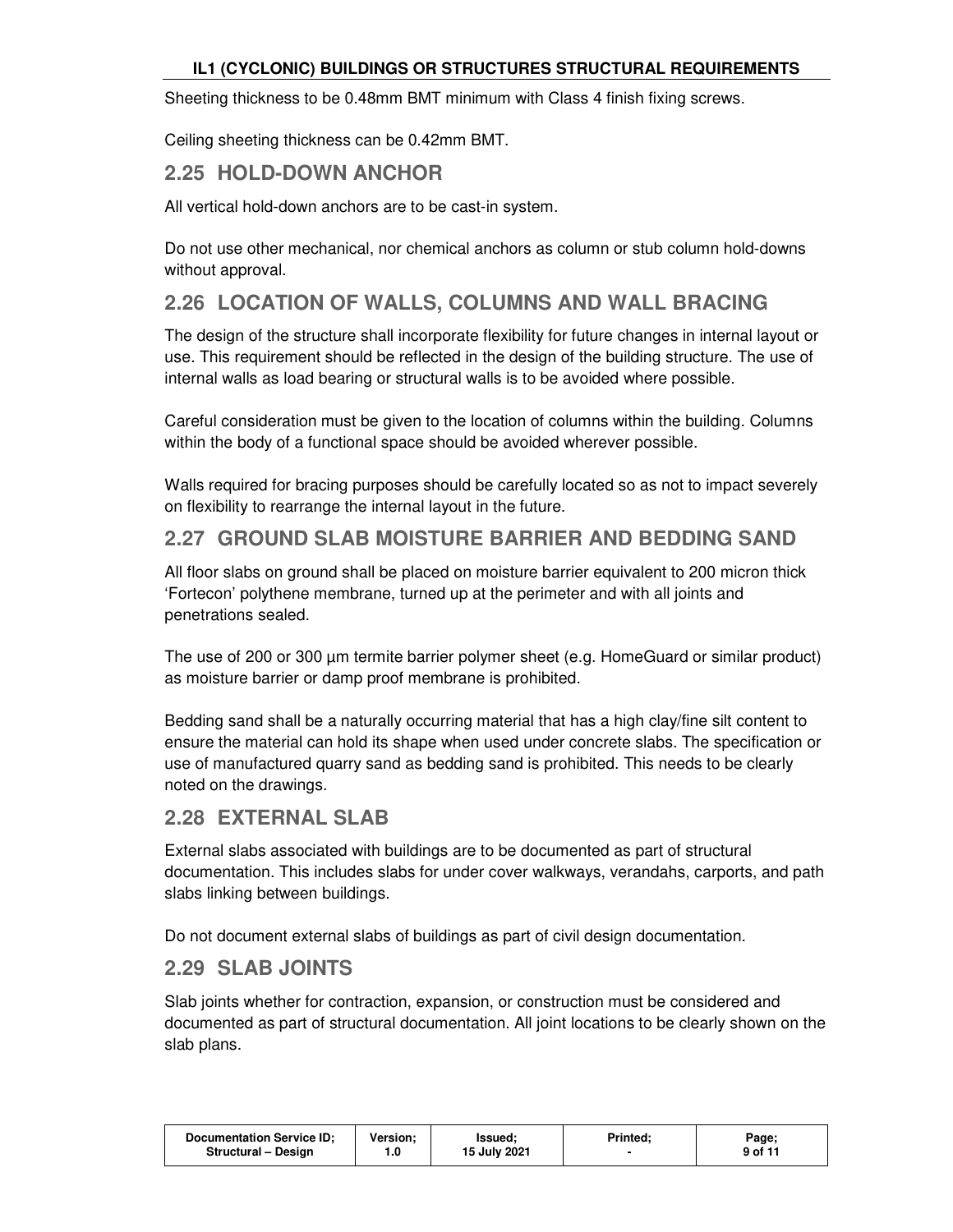Slabs with architectural significance or visible surfaces must be carefully designed to minimise cracking.

Do not document joint locations and details of building slabs as part of architectural or civil documentation.

### **2.30 TIMBER PRODUCTS**

Do not use timber material for any part of the structural work without approval.

#### **2.31 DESIGN ENGINEER**

The structural engineer responsible for the design and certification shall be a NT Registered Building Practitioner (Structural).

#### **2.32 DRAWINGS**

The drawings shall comply with the following principles/requirements.

The drawings shall comply with NTG Technical Drawings Part 1 and 3.

There should be no conflict between the Structural drawings and other discipline drawings.

Incomplete structural documentation is not acceptable.

Structural notes should not be excessive with only the notes that are relevant shall be shown. Notes that are not relevant shall not be included.

All graphical details shall be drawn to the right scales. The outlines and details of a representation should be proportional to the represented part.

Details shall be unambiguous and clear. For any feature of a drawing, there shall be only one interpretation. It should be easy to understand for each involved person. Details by description without actual graphical illustration is not acceptable.

Details of a specific nature and particular to an individual project need to be fully detailed in the drawings. It is important to ensure that the coverage is comprehensive. If a specific detail is required that is not similar to any other previously shown detail, it should be shown.

Details of specific nature based on standardise details are not acceptable. The details shall be purposely drawn to reflect and illustrate the detail envisaged.

Non-standard or typical details shall be clearly cross-referenced to the appropriate design layout/elevation/section. Poor or erroneous cross-referencing is not acceptable.

Standard details not relevant or applicable to the project shall not be included as part of the detailing.

| <b>Documentation Service ID:</b> | Version: | Issued:      | Printed: | Page;    |
|----------------------------------|----------|--------------|----------|----------|
| Structural - Design              |          | 15 July 2021 |          | 10 of 11 |